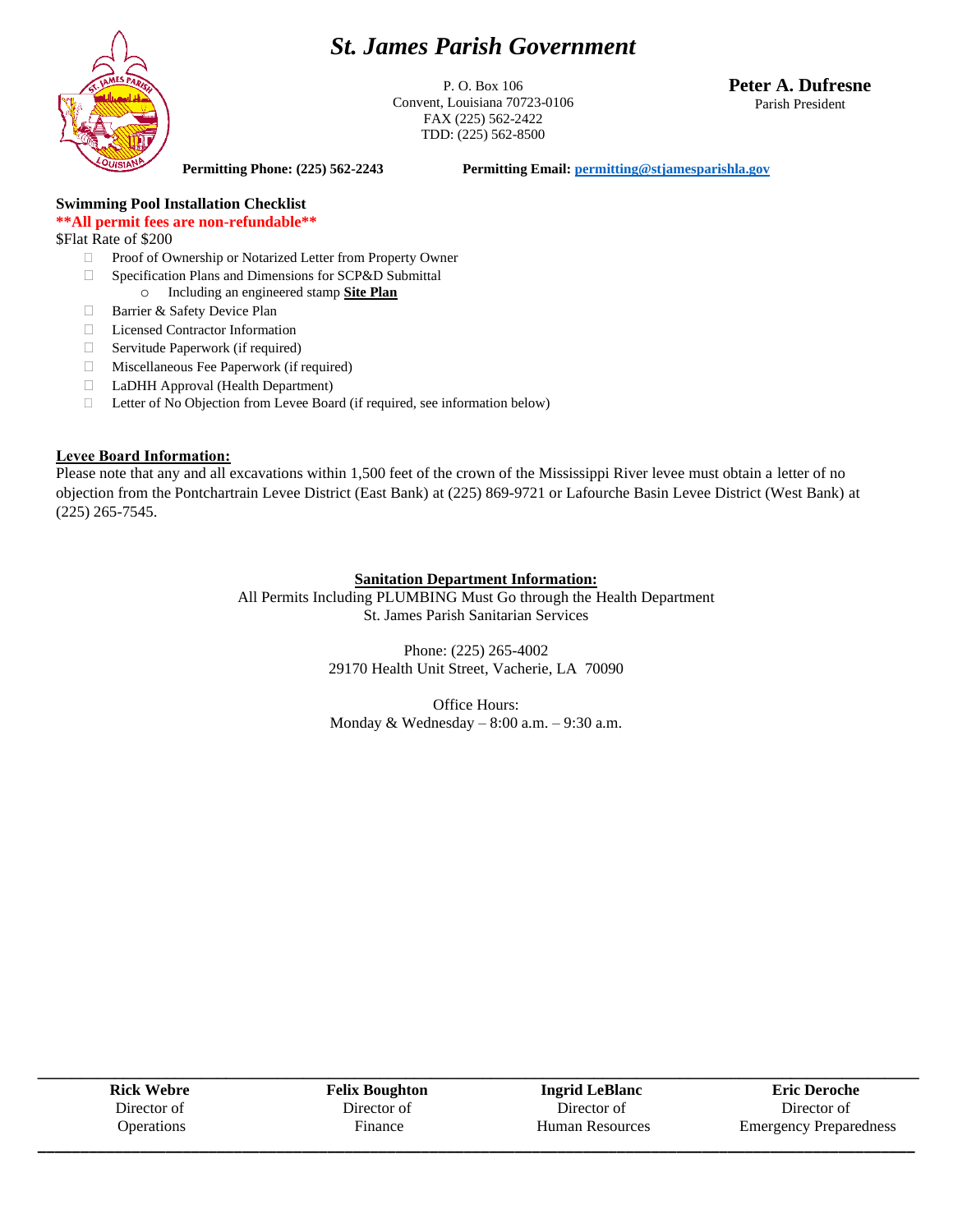**DATE RECEIVED: \_\_\_\_\_\_\_\_\_\_\_\_\_**

**PERMIT #: \_\_\_\_\_\_\_\_\_\_\_\_\_\_\_\_\_\_\_**

## PROJECT/SERVICE ADDRESS: \_\_\_\_\_\_\_\_\_\_\_\_\_\_\_\_\_\_\_\_\_\_\_\_\_\_\_\_\_\_\_\_\_\_\_\_\_\_\_\_\_\_\_\_\_\_\_\_\_\_\_\_\_\_\_\_\_\_\_\_\_\_\_\_\_\_\_\_\_\_  $(CITY, STATE)$  (ZIP) Subdivision: \_\_\_\_\_\_\_\_\_\_\_\_\_\_\_\_\_\_\_\_\_\_\_\_\_\_\_\_\_\_\_\_\_\_ Lot Number: \_\_\_\_\_\_\_\_\_\_\_\_\_\_\_\_\_\_\_\_\_\_\_\_\_\_\_\_\_\_ **PROPERTY OWNER'S INFORMATION** Name: \_\_\_\_\_\_\_\_\_\_\_\_\_\_\_\_\_\_\_\_\_\_\_\_\_\_\_\_\_\_\_\_\_\_\_\_\_\_ Mailing Address: \_\_\_\_\_\_\_\_\_\_\_\_\_\_\_\_\_\_\_\_\_\_\_\_\_\_\_\_\_\_\_\_\_\_\_\_\_ Phone: \_\_\_\_\_\_\_\_\_\_\_\_\_\_\_\_\_\_\_\_\_\_\_\_\_\_\_\_\_\_\_\_\_\_\_\_\_\_ City: \_\_\_\_\_\_\_\_\_\_\_\_\_\_\_\_\_\_\_\_\_\_\_\_\_\_\_\_\_\_\_\_\_\_\_\_\_\_\_\_\_\_\_\_\_\_\_ Email: \_\_\_\_\_\_\_\_\_\_\_\_\_\_\_\_\_\_\_\_\_\_\_\_\_\_\_\_\_\_\_\_\_\_\_\_\_\_\_ State, Zip: \_\_\_\_\_\_\_\_\_\_\_\_\_\_\_\_\_\_\_\_\_\_\_\_\_\_\_\_\_\_\_\_\_\_\_\_\_\_\_\_\_\_\_ **APPLICANT'S INFORMATION** Name: \_\_\_\_\_\_\_\_\_\_\_\_\_\_\_\_\_\_\_\_\_\_\_\_\_\_\_\_\_\_\_\_\_\_\_\_\_\_ Mailing Address: \_\_\_\_\_\_\_\_\_\_\_\_\_\_\_\_\_\_\_\_\_\_\_\_\_\_\_\_\_\_\_\_\_\_\_\_\_ Phone: \_\_\_\_\_\_\_\_\_\_\_\_\_\_\_\_\_\_\_\_\_\_\_\_\_\_\_\_\_\_\_\_\_\_\_\_\_\_ City: \_\_\_\_\_\_\_\_\_\_\_\_\_\_\_\_\_\_\_\_\_\_\_\_\_\_\_\_\_\_\_\_\_\_\_\_\_\_\_\_\_\_\_\_\_\_\_ Email: \_\_\_\_\_\_\_\_\_\_\_\_\_\_\_\_\_\_\_\_\_\_\_\_\_\_\_\_\_\_\_\_\_\_\_\_\_\_\_ State, Zip: \_\_\_\_\_\_\_\_\_\_\_\_\_\_\_\_\_\_\_\_\_\_\_\_\_\_\_\_\_\_\_\_\_\_\_\_\_\_\_\_\_\_\_ **CONTRACTOR'S INFORMATION** Name: \_\_\_\_\_\_\_\_\_\_\_\_\_\_\_\_\_\_\_\_\_\_\_\_\_\_\_\_\_\_\_\_\_\_\_\_\_\_ Mailing Address: \_\_\_\_\_\_\_\_\_\_\_\_\_\_\_\_\_\_\_\_\_\_\_\_\_\_\_\_\_\_\_\_\_\_\_\_\_ Phone: \_\_\_\_\_\_\_\_\_\_\_\_\_\_\_\_\_\_\_\_\_\_\_\_\_\_\_\_\_\_\_\_\_\_\_\_\_\_ City: \_\_\_\_\_\_\_\_\_\_\_\_\_\_\_\_\_\_\_\_\_\_\_\_\_\_\_\_\_\_\_\_\_\_\_\_\_\_\_\_\_\_\_\_\_\_\_ Email: \_\_\_\_\_\_\_\_\_\_\_\_\_\_\_\_\_\_\_\_\_\_\_\_\_\_\_\_\_\_\_\_\_\_\_\_\_\_\_ State, Zip: \_\_\_\_\_\_\_\_\_\_\_\_\_\_\_\_\_\_\_\_\_\_\_\_\_\_\_\_\_\_\_\_\_\_\_\_\_\_\_\_\_\_\_ Installer: \_\_\_\_\_\_\_\_\_\_\_\_\_\_\_\_\_\_\_\_\_\_\_\_\_\_\_\_\_\_\_\_ STATE LIC#: \_\_\_\_\_\_\_\_\_\_\_\_\_\_\_\_\_ CR#: \_\_\_\_\_\_\_\_\_\_\_\_\_\_ **PROJECT DESCRIPTION: TYPE OF POOL: GAS PROVIDER:** ST. JAMES PARISH OR ATMOS *(circle one)* VALUE **CERTIFICATION** I certify that the above information is correct and agree to construct this building in accordance with the plot, building plans and specifications submitted herewith, an in strict compliance with all the provisions of the Building Code, Electrical Code, and Health and Plumbing Regulations of St. James Parish. Applicant (Please Print) Title

Applicant's Signature

5800 Highway 44 Phone: (225) 562-2243 P.O. Box 106 Email: permitting@stjamesparishla.gov

# **Permitting Department**